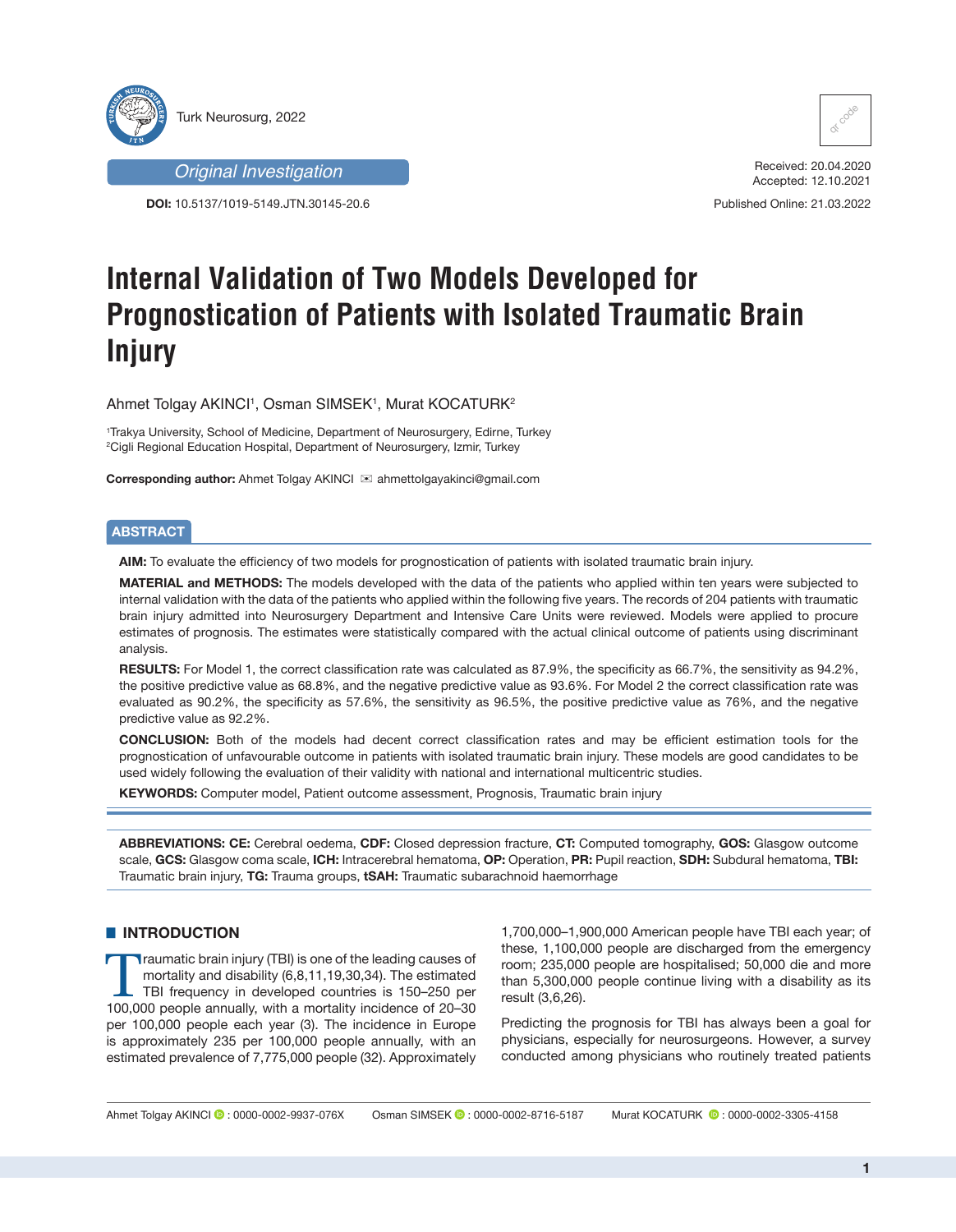with TBI revealed that only 37% thought they assessed prognosis accurately (25).

Despite the advances in science and more accurate application of evidence-based medicine in the past decades, gaps in the evidence for severe TBI management persists (4,14). In addition, long-term outcomes are unique and differ with the types and severities of TBI (6). Furthermore, the most evident benefit of assessing outcome prognosis is in facilitating realistic counselling of relatives (17,18).

Establishing an accurate and easy-to-use predictive tool for TBI outcomes is not an easy task. Many parameters are well known to aid prediction, such as Glasgow Coma Scale (GCS), pupil reactivity, CT findings and blood tests (7,19,21). Although numerous models have been developed for prognostication, none have become standard till date (12,13,18,21–24,27,29,31,33).

Simsek et al. developed two models to estimate the prognosis of patients with isolated TBI. They used data from 919 patients with isolated TBI admitted into Trakya University Hospital Neurosurgery Department and Intensive Care Units between January 1996 and December 2006 (28). In this study, we aimed to evaluate the efficiency of these models by investigating data of 204 patients with isolated TBI who were hospitalised in the same departments in Trakya University Hospital between December 2006 and July 2011. The Ethics Committee of Trakya University approved the study (Decision number: TUTF-GOKAEK 2012/171), and written informed consent was waived.

# █ **MATERIAL and METHODS**

We retrospectively reviewed all consecutive patients admitted into the Trakya University Hospital Neurosurgery Department and Intensive Care Units for TBI between December 2006 and July 2011. Patients with multi-system trauma such as trauma to the respiratory, circulatory, urinary or digestive systems as well as orbital region trauma affecting the pupillary reflex were excluded from the study. After excluding 448 patients with multi-system trauma, 204 patients with isolated TBI were included.

We recorded patient age, GCSscores at the initial neurological examination as well as trauma aetiology, neurological examination findings, neuro-radiological findings, surgical need and Glasgow Outcome Scale (GOS) grades of patients. Trauma aetiology was classified into four groups according to the occurrence mechanism, energy amount to be exposed and trauma severity. The first group included low-energy traumas, such as bicycle accidents and object hits. The second group had low-to-middle-energy traumas, such as simple falls and poundings. The third group included middleto-high-energy traumas such as falls from high ground, motor vehicle accidents and similar traumas. The fourth group had penetrating and high-energy traumas including gunshot injuries. Trauma groups (TGs) were coded as 1, 2, 3 and 4, respectively (Table I).

We evaluated pupil diameter and pupillary light reflex during the first neurological examination. A difference of more than

1 mm between two pupil diameters was noted as anisocoria. The pupillary light reflex was also assessed.

Neuro-radiological evaluation was conducted using cranial computed tomography (CT) at admission. In addition, neuro-radiological findings such as depression fracture, traumatic subarachnoid haemorrhage, cerebral oedema, epidural haemorrhage, subdural haemorrhage and intracerebral hematoma were recorded.

Patients were classified into three groups: not operated, operated without a mass effect and operated for a mass effect.

The outcome was evaluated using GOS. Patients were coded as 1 when their GOS grades were 1 (death) and 2 (permanent vegetative state), indicating an unfavourable outcome; patients were coded as 0 when their GOS grades were 3 (partial healing, sequels, permanent need for help with daily living), 4 (partial healing, sequels, no need for assistance in daily activities) and 5 (complete healing without sequels), indicating a favourable outcome.

Simsek et al. developed two models. Model 1 included age, TG, GCS, pupil reaction (PR), closed depression fracture (CDF), traumatic subarachnoid haemorrhage (tSAH) and cerebral oedema (CE) as parameters. Model 2 was developed for patients for whom GCS could not be evaluated and included age, TG, PR, CDF, subdural haematoma (SDH), tSAH, intracerebral hematoma (ICH), CE and operation (OP) parameters. The weighted values for each parameter were as follows: TG1=0, TG2=4, TG3=8, TG4=55, PA0=9, PA1=43, PR0=5, PR1=26, PR2=92, DUEMR0=9, DUEMR1=40, SDH0=8, SDH1=42, CLF0=12, CLF1=13, CBF0=6, CBF1=15, CDF0=11, CDF1=28, ODF0=11, ODF1=25, EDH0=12, EDH1=13, SDH0=8, SDH1=42, tSAH0=7, tSAH1=34, CC0=9, CC1=24, ICH0=11, ICH1=56, CE0=5, CE1=32, AI0=15, AI1=0, OP0=8, OP1=2, OP2=39 (28).

The coded data were inputted into the models to calculate predictive values of the models for each patient. Finally, these predictive values were statistically compared with the actual clinical outcome.

#### **Statistical Analysis**

The results were expressed as means  $\pm$  standard deviations or as numbers (percentages). Descriptive statistics were calculated for all continuous variables. Additionally, the frequencies and percentages for categorical variables were assessed. Finally, the prognostic estimates of both the

#### **Table I:** Trauma Groups

|      | <b>Energy Amount</b> | <b>Trauma Cause</b>                                 |
|------|----------------------|-----------------------------------------------------|
| TG 1 | l ow                 | Bicycle accidents, simple hits                      |
| TG 2 | Low - Middle         | Simple falls and poundings                          |
| TG 3 | Middle - High        | Falls from an elevation,<br>motor vehicle accidents |
| TG 4 | High                 | Gunshot injuries, penetrating injuries              |
|      |                      |                                                     |

*TG: Trauma group.*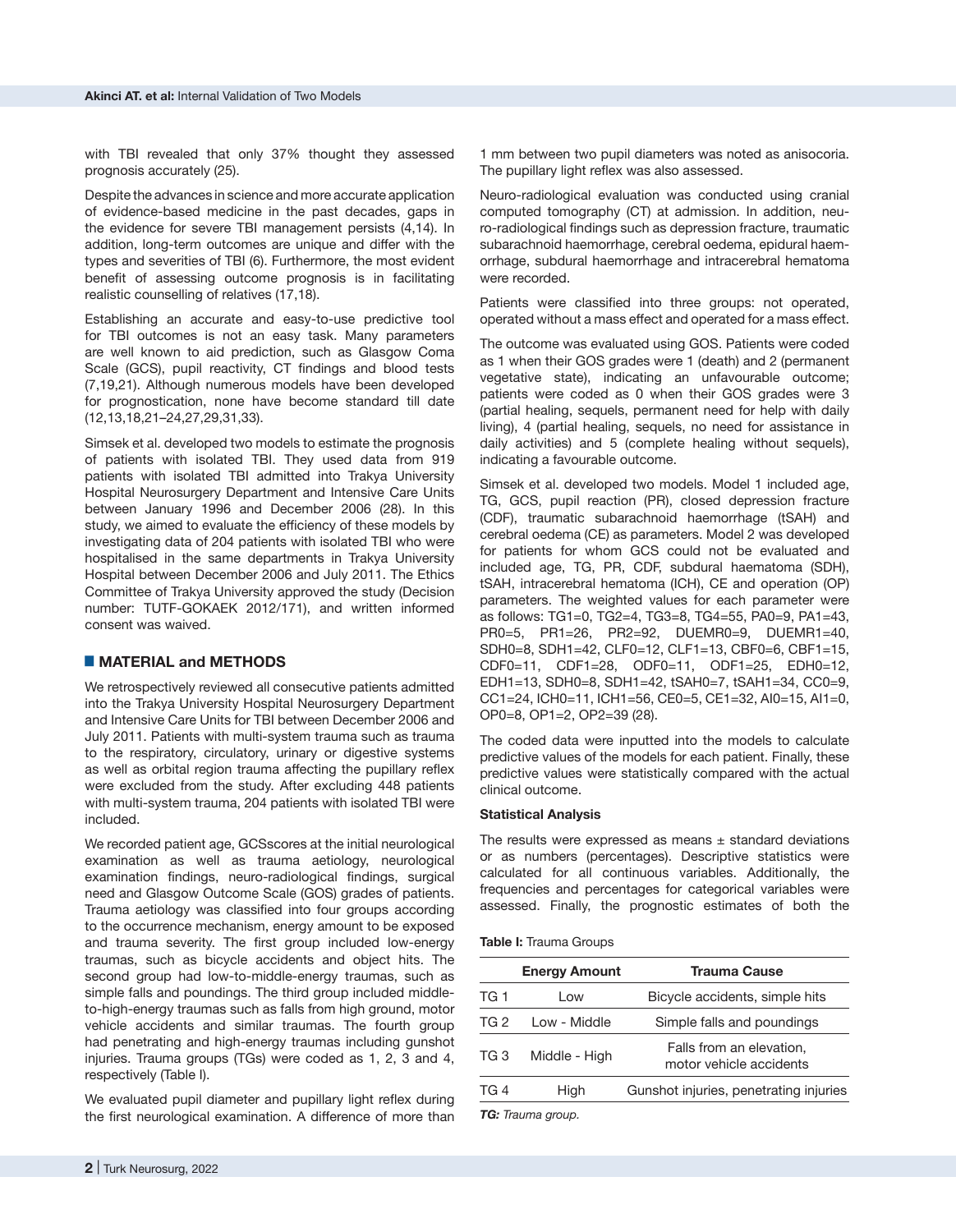models were statistically compared with the actual clinical outcome of patients via discriminant analysis. For statistical analyses, Statistica 7.0 software package (Licence number: 31N6YUCV38) was used.

# █ **RESULTS**

Overall, 204 patients were hospitalised for isolated TBI between December 2016 and July 2011. The mean age of these patients was  $45.6 \pm 25.7$  years, and the age range was 0–88 years. The frequencies of GCS scores have been summarised in Table II.

Analyses demonstrated that 15 patients were within TG1 (7.4%), 89 were within TG2 (43.6%) and 100 were within TG3 (49%). No patients were within TG4. The frequencies of TGs are summarised in Table III.

Anisocoria was absent in 189 patients (92.6%) and was present in 15 patients (7.4%). Pupillary light reflex was positive on both sides in 181 patients (88.7%), was positive only on one side in 5 patients (2.5%) and was negative on both sides in 18 patients (8.8%).

The neuro-radiological findings observed were depression fractures in 8 patients (3.9%), traumatic subarachnoid haemorrhage in 59 patients (28.9%), cerebral oedema in 30 patients (14.7%), epidural haemorrhage in 32 patients (15.7%), subdural haemorrhage in 88 patients (43.1%) and intracerebral hematoma in 1 patient (0.5%).

Overall, 130 patients were not operated on (63.7%), while 13 patients were operated on without a mass effect (6.4%) and 61 patients for a mass effect (29.9%). The descriptive statistics for predictive parameters have been summarised in Table IV.

Classification of patients by GOS revealed that 29 were dead (14.2%) and four were in the permanent vegetative state (2%). Therefore, these 33 patients (16.2%) were considered to have an unfavourable outcome. In contrast, the number of patients with GOS grades 3, 4 and 5 were 8 (3.9%), 41 (20.1%) and 122 (59.8%), respectively, and these 171 patients (83.8%) were considered to have a favourable outcome. The descriptive statistics for GOS are summarised in Table V.

The estimates of prognosis of Model 1 were compared with the actual clinical outcomes of patients using discriminant analyses. According to these estimates, an unfavourable outcome was expected in 32 patients (15.7%) and a favourable outcome in 172 patients (84.3%). The correct classification rate of Model 1 was 87.9%, specificity was 66.7%, sensitivity was 94.2%, positive predictive value was 68.8% and negative predictive value was 93.6%.

In Model 2, an unfavourable outcome was expected in 25 patients (12.2%) and a favourable outcome in 179 patients (87.8%). The correct classification rate of Model 2 was 90.2%, specificity was 57.6%, sensitivity was 96.5%, positive predictive value was 76% and negative predictive value was 92.2%.

Statistical results regarding the evaluation of models are summarised in Table VI.

| <b>Scores</b> | <b>Counts</b> | % of Total | Cumulative % |
|---------------|---------------|------------|--------------|
| 3             | 6             | 2.9%       | 2.9%         |
| 4             | 9             | 4.4%       | 7.4%         |
| 5             | 4             | 2.0%       | 9.3%         |
| 6             | 6             | 2.9%       | 12.3%        |
| 7             | 5             | 2.5%       | 14.7%        |
| 8             | 7             | 3.4%       | 18.1%        |
| 9             | 6             | 2.9%       | 21.1%        |
| 10            | 12            | 5.9%       | 27.0%        |
| 11            | 7             | 3.4%       | 30.4%        |
| 12            | 7             | 3.4%       | 33.8%        |
| 13            | 24            | 11.8%      | 45.6%        |
| 14            | 33            | 16.2%      | 61.8%        |
| 15            | 78            | 38.2%      | 100.0%       |

*GCS: Glasgow coma scale.*

**Table II:** Frequencies of GCS

**Table III:** Frequencies of Trauma Groups

|      | Counts | % of Total | Cumulative % |
|------|--------|------------|--------------|
| TG 1 | 15     | 7.4%       | 7.4%         |
| TG 2 | 89     | 43.6%      | 51.0%        |
| TG 3 | 100    | 49.0%      | 100.0%       |
| TG 4 |        | $0\%$      | 100.0%       |
|      |        |            |              |

*TG: Trauma group.*

### █ **DISCUSSION**

Trakya University Training - Research and Implementation Hospital is one of the biggest health centres that intensively admits traumatic patients in the Trakya Region (1,2). A significant number of predictive criteria have been developed for determining the prognosis of TBI particularly in high-income countries (5,13,22,23). In contrast, TBI frequently occurs in low-middle-income countries. Still, most studies have been conducted in high-income countries; thus, an internationally accepted model has not yet been developed (23,24).

Simsek et al. developed two predictive models based on simple parameters using the data of 919 patients between 1996 and 2006 (28). Our study evaluated the validity of these models using data of 204 patients in the following 5 years (2006–2011).

We determined that both the models had decent correct classification rates. Alterations in the profile of patients hospitalised for TBI owing to the changes in health politics allowed the evaluation of model validity in a much more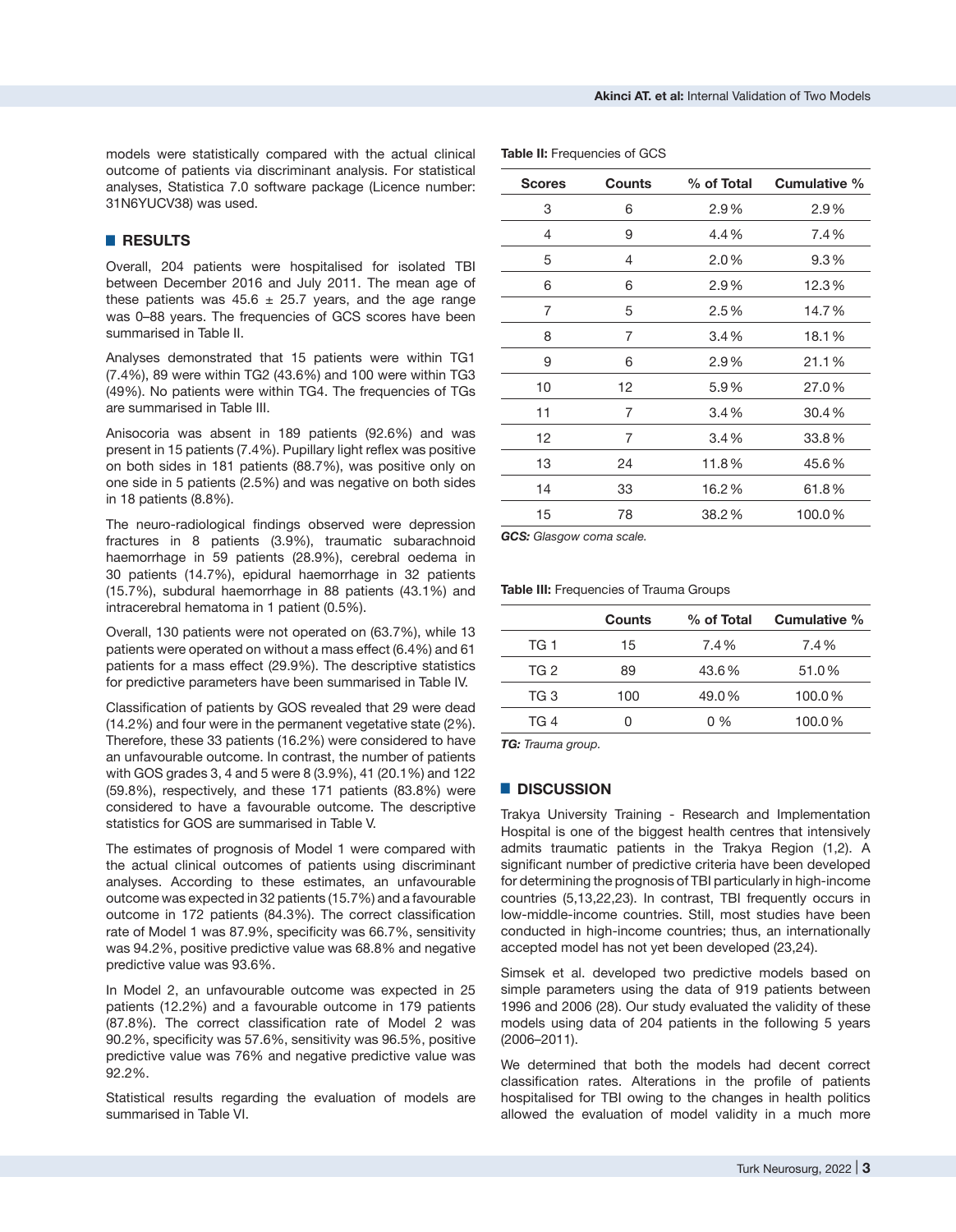**Table IV:** Descriptive Statistics for Predictive Parameters

| <b>Counts</b> | % of Total | Cumulative % |
|---------------|------------|--------------|
| 189           | 92.6%      | 92.6%        |
| 15            | 7.4%       | 100.0%       |
| 181           | 88.7%      | 88.7%        |
| 5             | 2.5%       | 91.2%        |
| 18            | 8.8%       | 100.0%       |
| 196           | 96.1%      | 96.1%        |
| 8             | 3.9%       | 100.0%       |
| 145           | 71.1%      | 71.1%        |
| 59            | 28.9%      | 100.0%       |
| 174           | 85.3%      | 85.3%        |
| 30            | 14.7%      | 100.0%       |
| 172           | 84.3%      | 84.3%        |
| 32            | 15.7%      | 100.0%       |
| 116           | 56.9%      | 56.9%        |
| 88            | 43.1%      | 100.0%       |
| 203           | 99.5%      | 99.5%        |
| 1             | 0.5%       | 100.0%       |
| 130           | 63.7%      | 63.7%        |
| 13            | 6.4%       | 70.1%        |
| 61            | 29.9%      | 100.0%       |
|               |            |              |

*SAH: Subarachnoid haemorrhage.*

|  |  |  | <b>Table V:</b> Descriptive Statistics for GOS |  |  |  |
|--|--|--|------------------------------------------------|--|--|--|
|--|--|--|------------------------------------------------|--|--|--|

| Levels | <b>Counts</b> | % of Total | Cumulative % |
|--------|---------------|------------|--------------|
|        | 29            | 14.2%      | 14.2%        |
| 2      |               | 2.0%       | 16.2%        |
| З      | 8             | 3.9%       | 20.1%        |
|        | 41            | 20.1%      | 40.2%        |
| 5      | 122           | 59.8%      | 100.0%       |

**Table VI:** Statistical Data of the Models

|                                    | Model 1 | Model 2  |
|------------------------------------|---------|----------|
| <b>Correct Classification Rate</b> | 87.9%   | 90.2%    |
| Specificity                        | 66.7%   | 57.6%    |
| Sensitivity                        | 94.2%   | 96.5%    |
| Positive Predictive Value          | 68.8%   | 76%      |
| Negative Predictive Value          | 93.6%   | $92.2\%$ |

*GOS: Glasgow outcome scale.*

heterogeneous population. Thus, the classification rates of 87.9% for Model 1 and 90.2% for Model 2 showed that both models can be efficiently used in various populations. Recalling the determination of 80% correct classification rate of the model derived from the study named 'Medical Research Council Corticosteroid Randomisation after Significant Head Injury' as 'perfect', the efficiency of these two models would be better understood (23).

Moreover, Model 2 has the advantage of not including GCS. GCS is a well known definite determiner for the outcome; even its motor component alone is reported to correlate highly (19,21). However, assessing GCS at admission is not always feasible, especially when patients are sedated and curarised. Consequently, Model 2 proves to be a valuable tool by efficiently predicting outcomes without including GCS.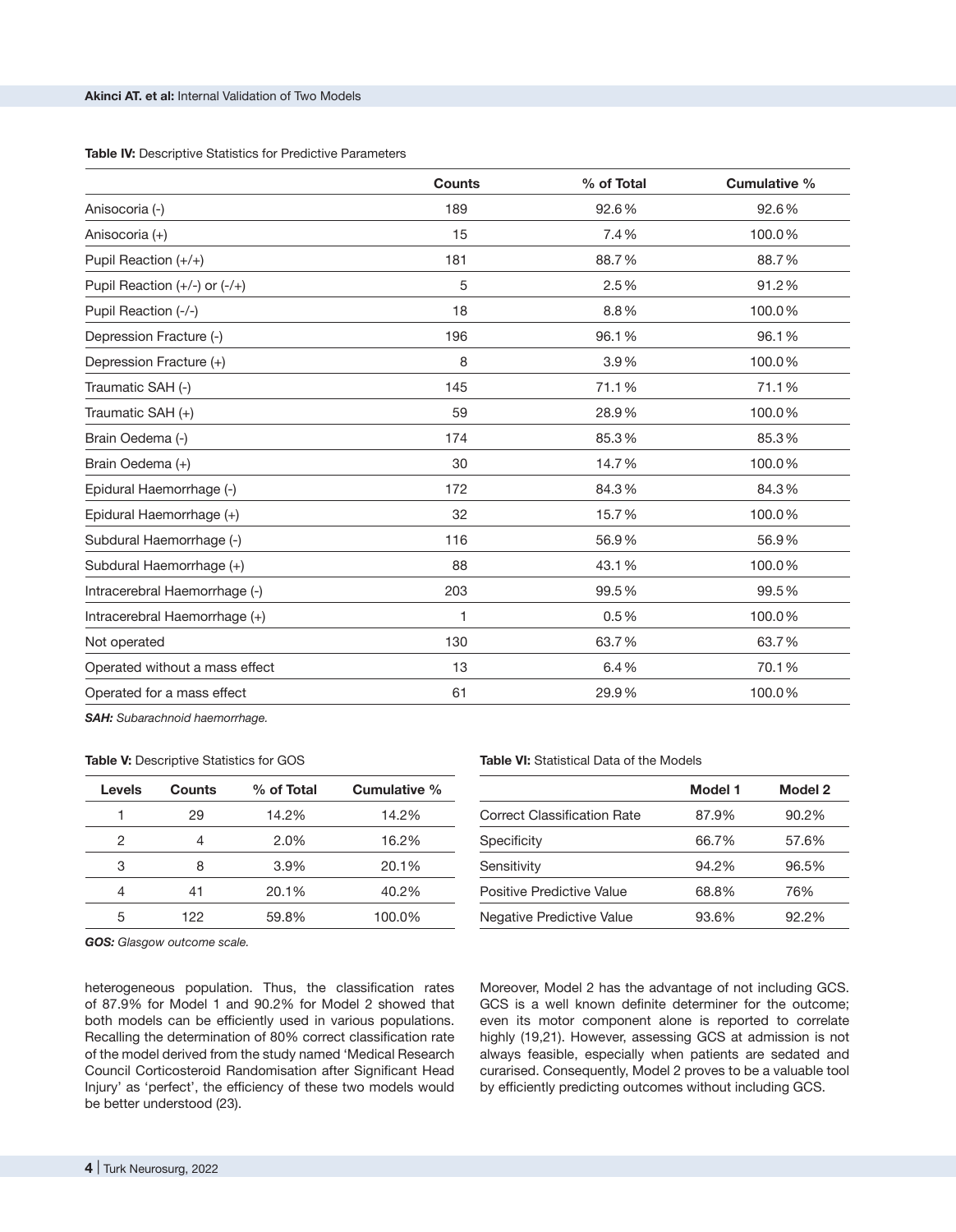Even patients hospitalised for only isolated TBI were included, and multi-traumatic patients were excluded. Thus, TBI intrinsically comprises a vast and various clinical spectrum. In our study, specificity of 66.7% and 57.6% and positive predictive values of 68.8% and 76%, respectively, indicated that the models estimated the unfavourable prognosis very well.

In addition, the sensitivity of Model 1 and 2 was 94.2% and 96.5%, with negative predictive values of 93.6% and 92.2%, respectively; these values indicated that the models estimated the favourable prognosis very well.

The models are found to be successful for unfavourable prognosis estimates as well as very successful for classification and favourable prognosis estimates. Thus, their validity was proved in a different and more heterogeneous population.

Li et al. established and internally validated a prediction model titled 'BISCPM', using the data of 1156 patients admitted between July 2006 and June 2012 (16). Muisyo et al. proposed that the BIG Score was an accurate tool for predicting trauma mortality in paediatric population (20). Ghorbani et al. assessed two Norwegian survival prediction models for trauma (NORMIT 1 and 2) in Swedish population and found them to be excellent for discriminating survivors from nonsurvivors (9). Lamparello et al. proposed a stratification scheme based on periods following the trauma, focusing on biomarkers, clinical parameters and gene markers (15). Finally, Graaf et al. developed and internally validated a PRO-Trauma model using 246 patients and reported acceptable calibration and discrimination (10). This study aimed to internally evaluate the models developed using the data of 919 patients with TBI between 1996 and 2006 and using data of 204 patients between 2006 and 2011.

Many models based on similar parameters and with various classifications and prognosis capacities can be found in the literature (5,9,10,13,15,16,20,23,24,27,31). However, these models are primarily developed in high-income countries, and their populations are demographically, socio-economically and clinically different from patients in Turkey. Both models are good candidates for wide use following their validity in national and international multicentric studies.

# █ **CONCLUSION**

This study has been designed to evaluate the efficiency of the models developed for prognostication of isolated TBI in hospitalised patients, compare the results with the current academic knowledge and use the knowledge gained to form a resource for further research. There are many benefits of predicting prognosis early and accurately, including clinical decision making, delineating mechanisms and informing patients' relatives.

We believe that these models may be efficient estimation tools, and their usage would offer benefits for the prognostication of patients with isolated TBI. Furthermore, by evaluating their validity in national and international multicentric studies, these models can be good candidates for used widely.

# █ **ACKNOWLEDGEMENTS**

Preparation for publication of this article is partly supported by the Turkish Neurosurgical Society.

# █ **AUTHORSHIP CONTRIBUTION**

**Study conception and design:** ATA, OS, MK **Data collection:** ATA, MK

**Analysis and interpretation of results:** ATA, OS, MK

**Draft manuscript preparation:** ATA, OS, MK

**Critical revision of the article:** ATA, OS, MK

**Other (study supervision, fundings, materials, etc...):** OS All authors (ATA, OS, MK) reviewed the results and approved the final version of the manuscript.

#### █ **REFERENCES**

- 1. Akyel S, Simsek O, Sut N: Kafa yaralanmalarında sonucu belirleyen etkenler. Ulusal Travma ve Acil Cerrahi Dergisi 18: 125-132, 2012 (in Turkish)
- 2. Arslan A, Birgili B, Akıncı AT, Simsek O, Kilincer C: İzole kafa travmalı olgularda enfeksiyon: Risk etkenleri ve tedavi maliyeti üzerine etkisi. Ulusal Travma ve Acil Cerrahi Dergisi 18:501- 506, 2012 (in Turkish)
- 3. Bruns J, Hauser WA: The epidemiology of traumatic brain injury: A review. Epilepsia 44:2-10, 2003
- 4. Carney N, Totten AM, O'Reilly C, Ullman JS, Hawryluk GW, Bell MJ, Bratton SL, Chesnut R, Harris OA, Kissoon N, Rubiano AM, Shutter L, Tasker RC, Vavilala MS, Wilberger J, Wright DW, Ghajar J: Guidelines for the management of severe traumatic brain injury, fourth edition. Neurosurgery 80: 6-15, 2017
- 5. Demetriades D, Kuncir E, Brown CV, Martin M, Salim A, Rhee P, Chan LS: Early prediction of mortality in isolated head injury patients: A new predictive model. J Trauma 61:868-872, 2006
- 6. Dixon KJ: Pathophysiology of traumatic brain injury. Phys Med Rehabil Clin N Am 28:215-225, 2017
- 7. Dolmans RG, Hulsbergen AF, Gormley WB, Broekman ML: Routine blood tests for severe traumatic brain injury: Can they predict outcomes? World Neurosurg 136:e60-e67, 2020
- 8. Ghajar J: Traumatic brain injury. Lancet (London, England) 356:923-929, 2000
- 9. Ghorbani P, Troëng T, Brattström O, Ringdal KG, Eken T, Ekbom A, Strömmer L: Validation of the Norwegian survival prediction model in trauma (NORMIT) in Swedish trauma populations. Br J Surg 107:381-390, 2020
- 10. Graaf MW de, Reininga IH, Heineman E, El Moumni M: The development and internal validation of a model to predict functional recovery after trauma. PloS One 14:e0213510, 2019
- 11. Hackenberg K, Unterberg A: Schädel-hirn-trauma. Der Nervenarzt 87:203-214; quiz 215-216, 2016
- 12. Hsiao KY, Hsiao CT, Weng HH, Chen KH, Lin LJ, Huang YM: Factors predicting mortality in victims of blunt trauma brain injury in emergency department settings. Emerg Med J 25: 670-673, 2008